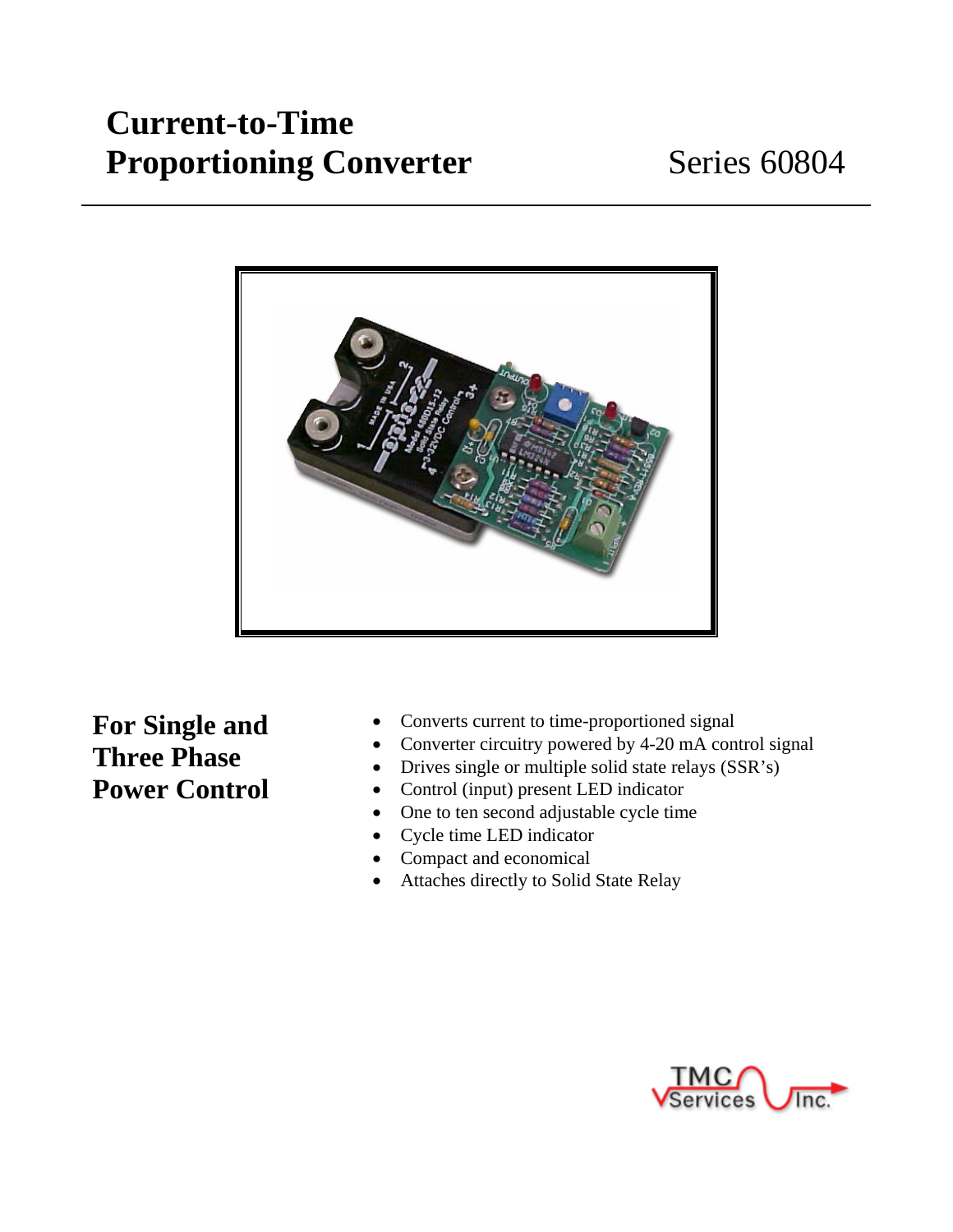### **Current-to-Time Proportioning Converter Model 60804**

### **Description**

The Model 60804 Series I/TP Converter is a unique, current-totime proportioning (I/TP) converter designed specifically for driving solid state relays (SSR's). This I/TP converter accepts a standard 4-20 mA control (input) signal. The output is a time-proportioned on/off signal with "on time" proportional to the control signal. The I/TP converter is used to drive an SSR (an on/off device by nature) to fully proportion the energy going into a process. This is accomplished by proportioning the SSR's time ON to time OFF within a time period.

The I/TP converter circuitry derives its operating power directly from the 4-20 mA control signal. This unique design is the ultimate in simplicity, reliability, and versatility.

The I/TP circuitry includes an LED to indicate the 4-20 mA control signal is present and an LED to indicate when the SSR is on (cycle time).



**Figure 1.** 

When used with SSR's, the I/TP converter provides zero crossover, time proportioned power control with input-tooutput isolation (typically 1500VAC). Each I/TP converter will drive one or two SSR's.

The I/TP converter offers the flexibility of mounting directly on an SSR or

Being surface mounted and wired over to an SSR. Figure 3 shows an SSR mounting wit an optional mounting kit.

Simplicity, convenience, flexibility, and reliability make the I/TP converter an ideal problem solver for a wide range of control applications.